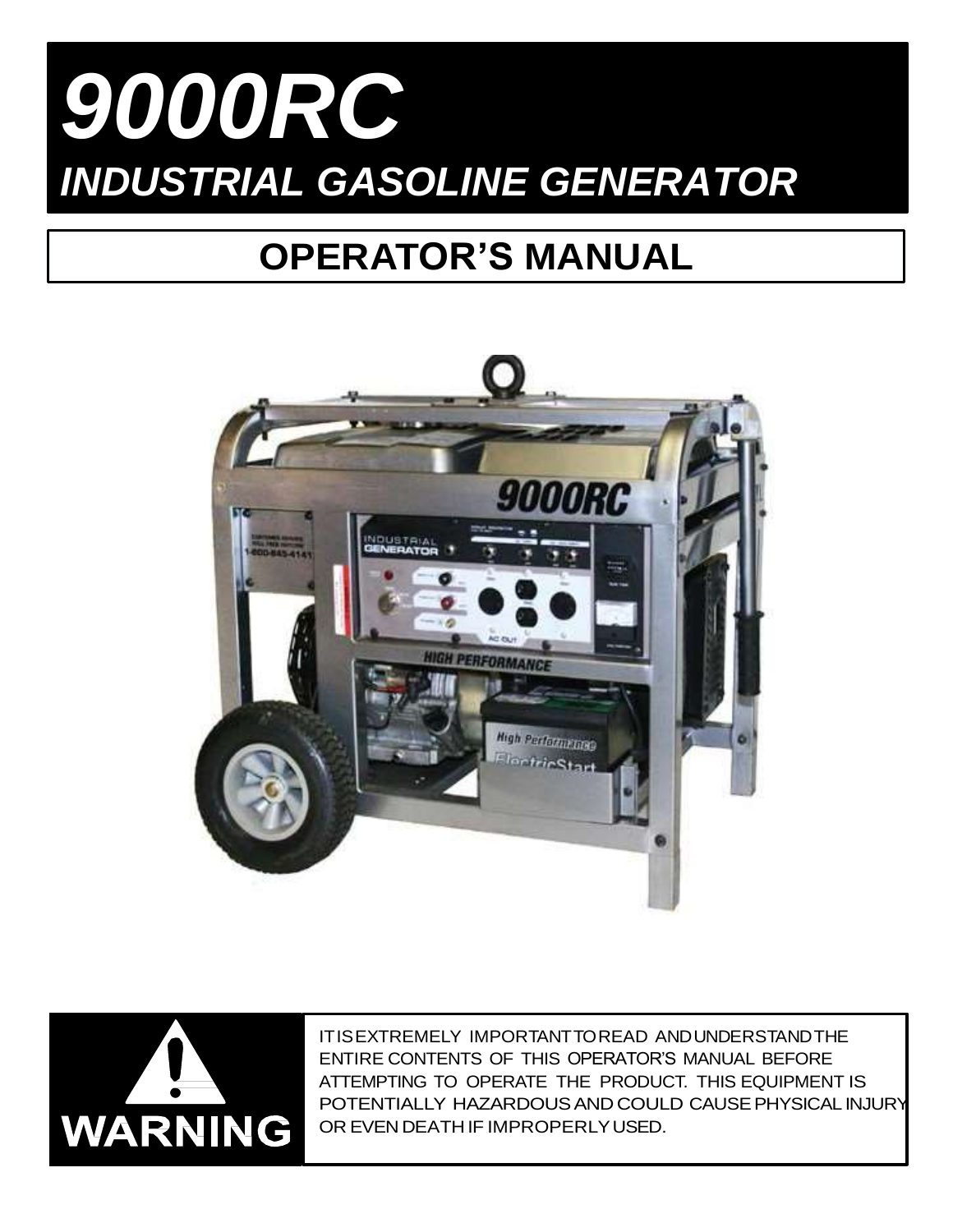## **A WARNING A**

### **DO NOT OPERATE EQUIPMENT UNTIL READING & UNDERSTANDING OPERATOR'S MANUAL!**

## TABLE OF CONTENTS

| Safety |  |
|--------|--|
|        |  |
|        |  |
|        |  |

## **IMPORTANT WARNING SYMBOLS**



**Operator's Manual Toxic Fumes Store in Dry Place**

















| The following signal words and meanings are intended to explain the level of risk associated with this product |                                                                                     |  |  |
|----------------------------------------------------------------------------------------------------------------|-------------------------------------------------------------------------------------|--|--|
| <b>A DANGER</b>                                                                                                | Indicates a hazard which, if not avoided WILL result in death or serious injury.    |  |  |
| AWARNING                                                                                                       | Indicates a hazard which, if not avoided, could result in death or serious injury.  |  |  |
| <b>ACAUTION</b>                                                                                                | Indicates a hazard which, if not avoided, could result in minor or moderate injury. |  |  |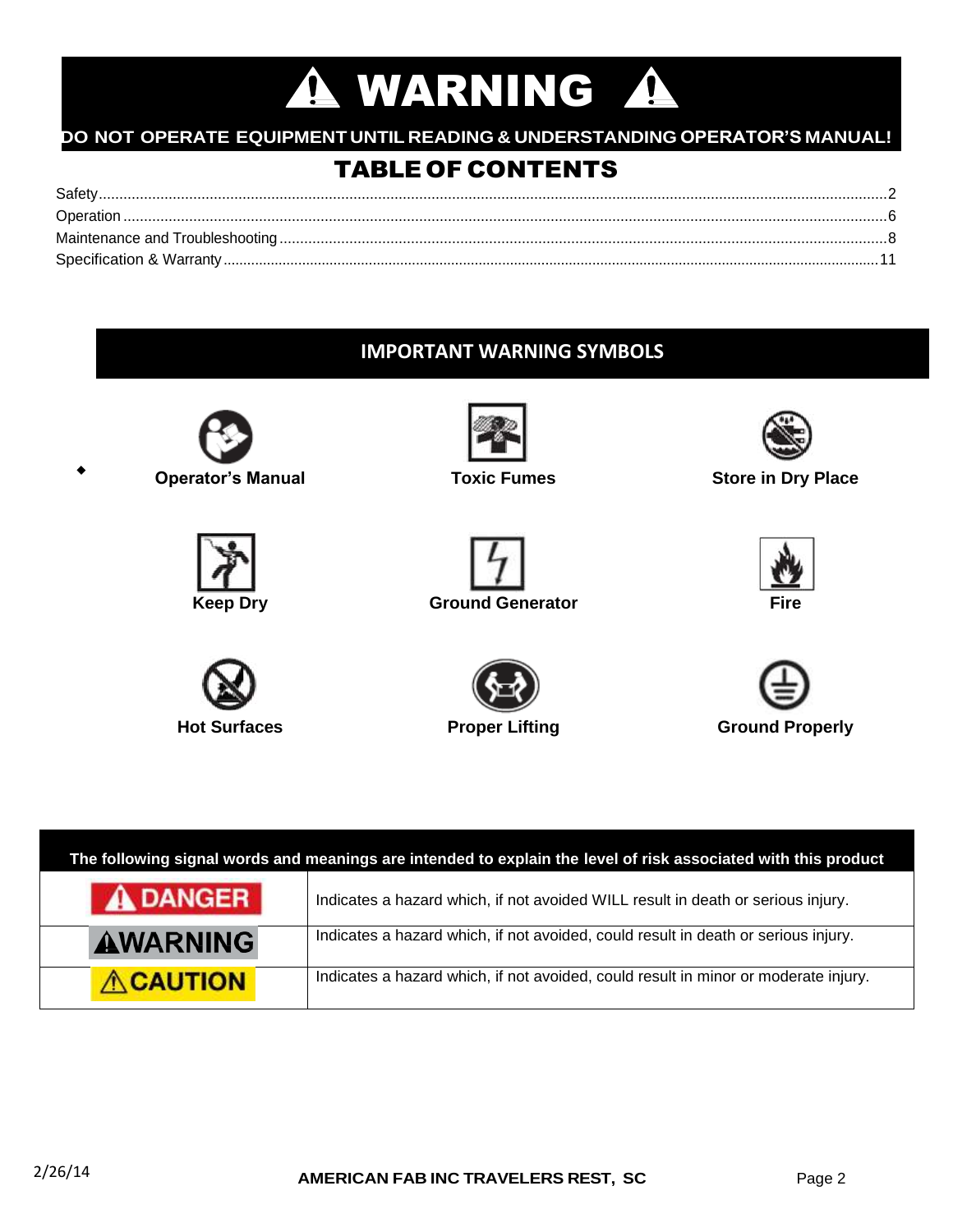## IMPORTANT SAFETY INFORMATION

MANUFACTURER SHALL NOT BE RESPONSIBLE FOR ANY CONSEQUENCES RESULTING FROM IMPROPER USE OF THIS EQUIPMENT. THE OPERATOR IS REQUIRED TO READ THE ENTIRE CONTENTS OF THIS MANUAL BEFORE ATTEMPTING TO OPERATE THE UNIT. IF THE OPERATOR DOES NOT COMPLETELY UNDERSTAND THE INSTRUCTIONS AND ALL OF THE HAZARDS OF OPERATING THIS UNIT AFTER READING THIS MANUAL, OPERATOR MUST CALL THE FACTORY TO ANSWER THESE QUESTIONS TO OPERATOR'S COMPLETE SATISFACTION BEFORE PROCEEDING.

- READ AND COMPLETELY UNDERSTAND ENTIRE CONTENTS OF THIS OPERATOR'S MANUAL AND BECOME FAMILIAR WITH THE UNIT BEFORE ATTEMPTING TO START USING THIS EQUIPMENT! IT IS YOUR RESPONSIBILITY TO KNOW ITS APPLICATIONS, LIMITATIONS, AND HAZARDS! CALL THE FACTORY WITH ANY QUESTIONS.
- A MINIMUM OF THREE (3) FEET OF CLEARANCE ON ALL SIDES IS REQUIRED.
- THIS UNIT IS ONLY TO BE USED FOR ITS INTENDED PURPOSE, ANY OTHER APPLICATIONS COULD VOID WARRANTY.
- USER ACCEPTS RESPONSIBILITY FOR INJURIES AND/OR DAMAGE RESULTING FROM OTHER APPLICATIONS.
- INSPECT UNIT PRIOR TO USE FOR ANY UNSAFE CONDITIONS.
- FOLLOW ALL CODES FOR THE SAFE OPERATION OF THIS EQUIPMENT, BOTH LOCAL AND FEDERAL
- ONLY PEOPLE THAT ARE WELL ACQUAINTED WITH THE RULES OF SAFE OPERATION SHOULD USE THE GENERATOR.
- KEEP CHILDREN AWAY FROM THE UNIT.
- WEAR SAFETY GLASSES AND HEARING PROTECTION.
- DO NOT STAND ON THE UNIT OR ATTEMPT TO USE IT AS A HAND HOLD.
- REPLACE OR REPAIR ANY DEFECTIVE PARTS BEFORE USING.
- DO NOTFILLFUELTANKIFENGINEIS HOT.
- THE ENGINE GOVERNOR IS PRESET. DO NOT TAMPER WITH THE SETTING. EXCESSIVELY FAST SPEEDS WILL SEVERELY SHORTEN THE LIFE OF THE ENGINE AND MAY BE HAZARDOUS.

#### !!! FOR OUTDOOR USE ONLY !!!

NEVER USE THIS UNIT INSIDE OFANY BUILDING, ENCLOSURE OR A RECREATION VEHICLE (RV). NO MODIFICATIONS WILL ELIMINATE THE DANGER OF POSSIBLE CARBON MONOXIDE POISONING, FIRE OR EXPLOSION

#### !!! WARNINGS AND CAUTIONS !!!

IN THIS MANUAL AND OR DECALS AND TAGS ON THE UNIT ARE NOT ALL INCLUSIVE. IT WOULD BE IMPOSSIBLE TO ANTICIPATE EVERY CIRCUMSTANCE THAT MIGHT INVOLVE A HAZARD HANDLING.



## ! WARNING !

#### **CALIFORNIA PROPOSITION 65 WARNING**:

Engine exhaust from this product contains chemicals known to the state of California to cause cancer, birth defects and other reproductive harm

### ! WARNING !

#### **CALIFORNIAPROPOSITION 65WARNING:**

Battery posts, terminals and related accessories are known to the state of California to cause cancer, birth defects and other reproductive harm.

#### **!!! REVIEW THIS MANUAL THOROUGHLY !!!**

FOLLOWALLINSTRUCTIONS PROVIDED WITHIN THIS MANUAL. THIS EQUIPMENT CAN CAUSE SERIOUS INJURY TO PEOPLEAND ANIMALSAND SEVERE DAMAGE TO PROPERTY IF OPERATED NEGLIGENTLY OR TENTIONTOALLSAFETYINSTRUCTIONS,WARNINGSANDNOTICES.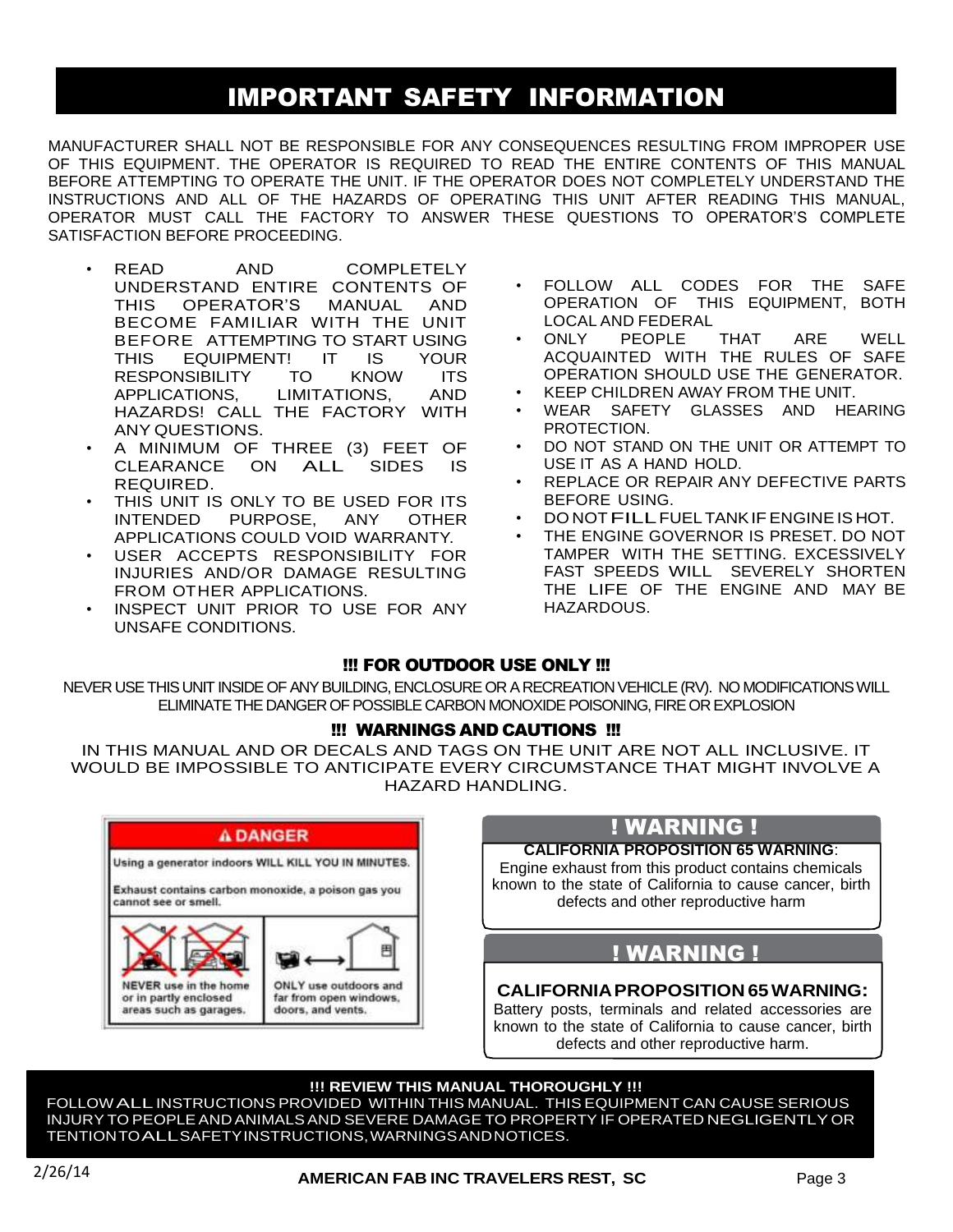

Read the ENTIRE IMPORTANT SAFETY INFORMATION section at the beginning of this manual before set up or use of this product

## TO PREVENT SERIOUS INJURY FROM ACCIDENTAL OPERATION:

**Turn the UNIT OFF AND DISCONNECT THE BATTERY to prevent accidental starting.**

- GENERATORS PRODUCE A VERY POWERFUL VOLTAGE THAT CAN CAUSE EXTREMELY DANGEROUS ELECTRICAL SHOCK. AVOID CONTACT WITH BARE WIRES, TERMINALS, ETC. NEVER PERMIT AN UNQUALIFIED PERSON TO OPERATE OR SERVICE THE GENERATOR.
- NEVER HANDLE ANY KIND OF ELECTRICAL CORD OR DEVICE WHILE<br>STANDING IN WATER, WHILE STANDING IN WATER, WHILE BAREFOOT, WITH WET HANDS OR WHEN FEET ARE WET. DANGEROUS ELECTRICALSHOCK COULD RESULT.
- THE NATIONAL ELECTRIC CODE REQUIRES THAT THE FRAME AND EXTERNAL CONDUCTIVE PARTS BE<br>PROPERLY CONNECTED TO AN **CONNECTED** APPROVED EARTH GROUND. LOCAL ELECTRICAL CODES MAY VARY. CHECK WITH AN ELECTRICIAN FOR LOCAL GROUNDING REQUIREMENTS.
- USE A GROUND FAULT CIRCUIT INTERRUPTER IN ANY DAMP OR HIGHLY CONDUCTIVE AREA SUCH AS METAL DECKING OR STEELWORK.
- DO NOT USE WORN, BARE, FRAYED OR OTHERWISE DAMAGED ELECTRICAL CORDS OR WIRING WITH THE GENERATOR. A DEFECTIVE CORD MAY RESULT IN ELECTRICAL SHOCK OR MAY CAUSE DAMAGE TO EQUIPMENT.
- DO NOT EXPOSE UNIT TO EXCESSIVE MOISTURE, DIRT OR CORROSIVE VAPORS. UNIT MUST BE OPERATED ON A LEVEL SURFACE
- ONLY OPERATE THIS UNIT OUTSIDE WITH ADEQUATE VENTILATION. THIS GENERATOR'S EXHAUST PRODUCES CARBON MONOXIDE GAS THAT CAN CAUSE UNCONSCIOUSNESS OR EVEN **DEATH**
- NEVER STORE A GENERATOR WITH FUEL IN THE TANK WHERE FUEL VAPORS COULD BEIGNITED BYA FLAME,SPARK,OR PILOTLIGHTFROMANAPPLIANCE SUCHAS A FURNACE, WATER HEATER, OR CLOTHES DRYER.
- ALWAYS ALLOW A MINIMUM OF 3 FEET OF CLEARANCE ON ALL SIDES FOR<br>VENTILATION WHILE UNIT IS VENTILATION OPERATING. ALLOW 3 FEET OF CLEARANCEFROM ALL COMBUSTIBLES.
- GENERATOR MUST ALWAYS BE STOPPED OR<br>STARTED WITH ALL LOADS STARTED WITH ALL LOADS DISCONNECTED. START THE ENGINE AND LET IT STABILIZE BEFORE CONNECTING ANY LOADS. DISCONNECT ALL LOADS<br>BEFORE SHUTTING DOWN THE SHUTTING DOWN THE GENERATOR.
- **NEVER INSERTANY OBJECT THROUGH THE** COOLING SLOTS OF THE ENGINE. YOU COULD DAMAGE THE UNIT OR CAUSE INJURY.

#### **NEVER OPERATE THE GENERATOR:**

- **IN WET OR RAINY CONDITIONS**
- **IN AN ENCLOSED COMPARTMENT**
- **IF CONNECTED DEVICES OVERHEAT**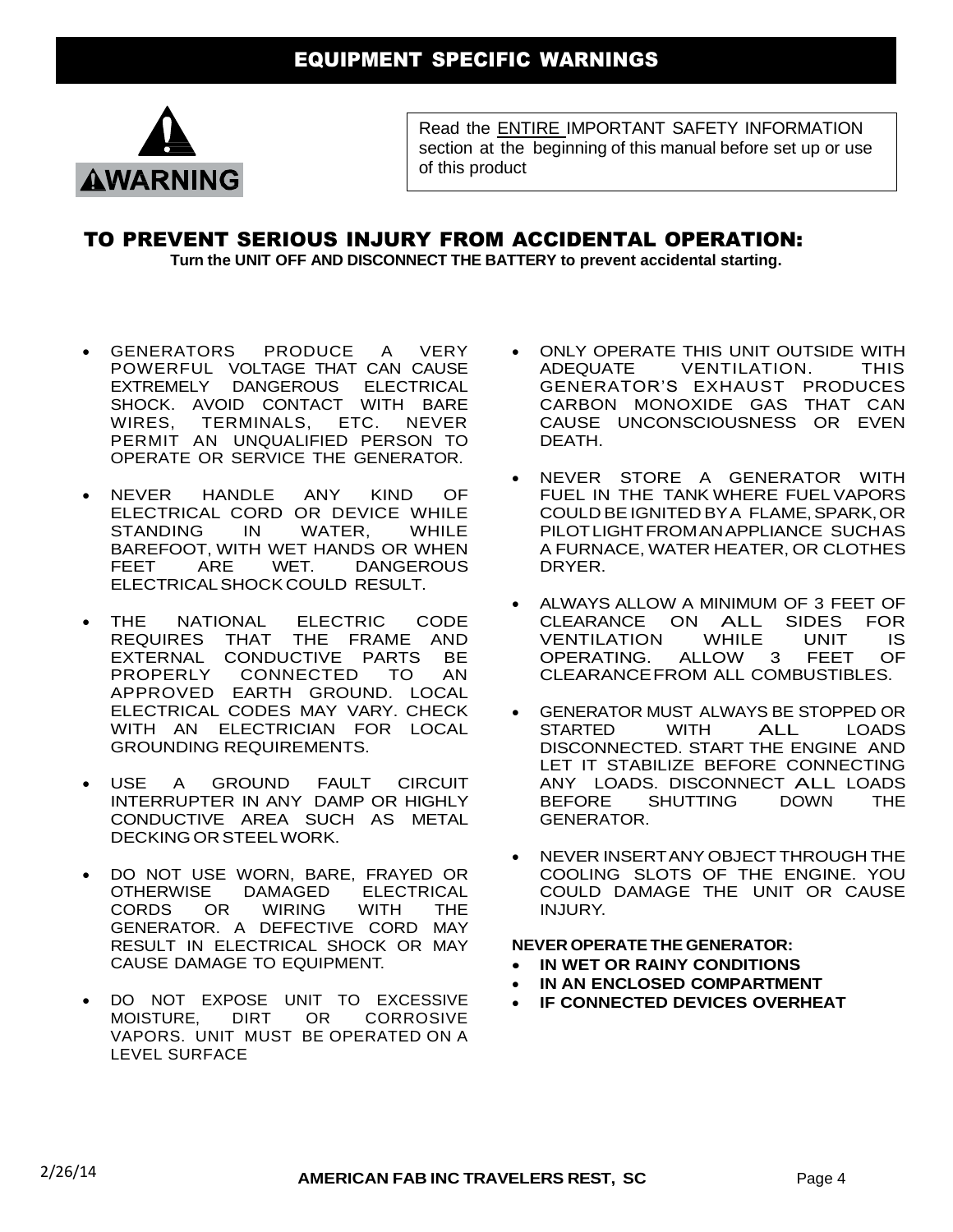| <b>SPECIFICATIONS</b>          |                                      |      |  |  |  |
|--------------------------------|--------------------------------------|------|--|--|--|
| <b>WATTAGE REFERENCE GUIDE</b> |                                      |      |  |  |  |
| 1700                           | Impact Wrench                        | 500  |  |  |  |
| 500                            | *Jet Pump                            | 800  |  |  |  |
| 100                            | Lawn Mower                           | 1200 |  |  |  |
| 1200                           | Light Bulb                           | 100  |  |  |  |
| 900                            | Microwave Oven                       | 700  |  |  |  |
| 2000                           | *Milk Cooler                         | 1100 |  |  |  |
| 1800                           | Oil Burner on Furnace                | 300  |  |  |  |
| 1400                           | Oil Fired Space heater (140,000 BTU) | 400  |  |  |  |
| 700                            | Oil Fired Space heater (85,000 BTU)  | 225  |  |  |  |
| 700                            | Oil Fired Space heater (30,000 BTU)  | 150  |  |  |  |
| 1200                           | *Airless Paint Sprayer (1/3 HP)      | 600  |  |  |  |
| 500                            | Handheld airless Paint Sprayer       | 150  |  |  |  |
| 1200                           | Radio                                | 50   |  |  |  |
| 1600                           | <b>Slow Cooker</b>                   | 200  |  |  |  |
| 1200                           | *Submersible Pump (1-1/2 HP)         | 2800 |  |  |  |
| 1200                           | *Submersible Pump (1 HP)             | 2000 |  |  |  |
| 1200                           | *Submersible Pump (1/2 HP)           | 1500 |  |  |  |
| 500                            | Sump Pump                            | 600  |  |  |  |
|                                |                                      |      |  |  |  |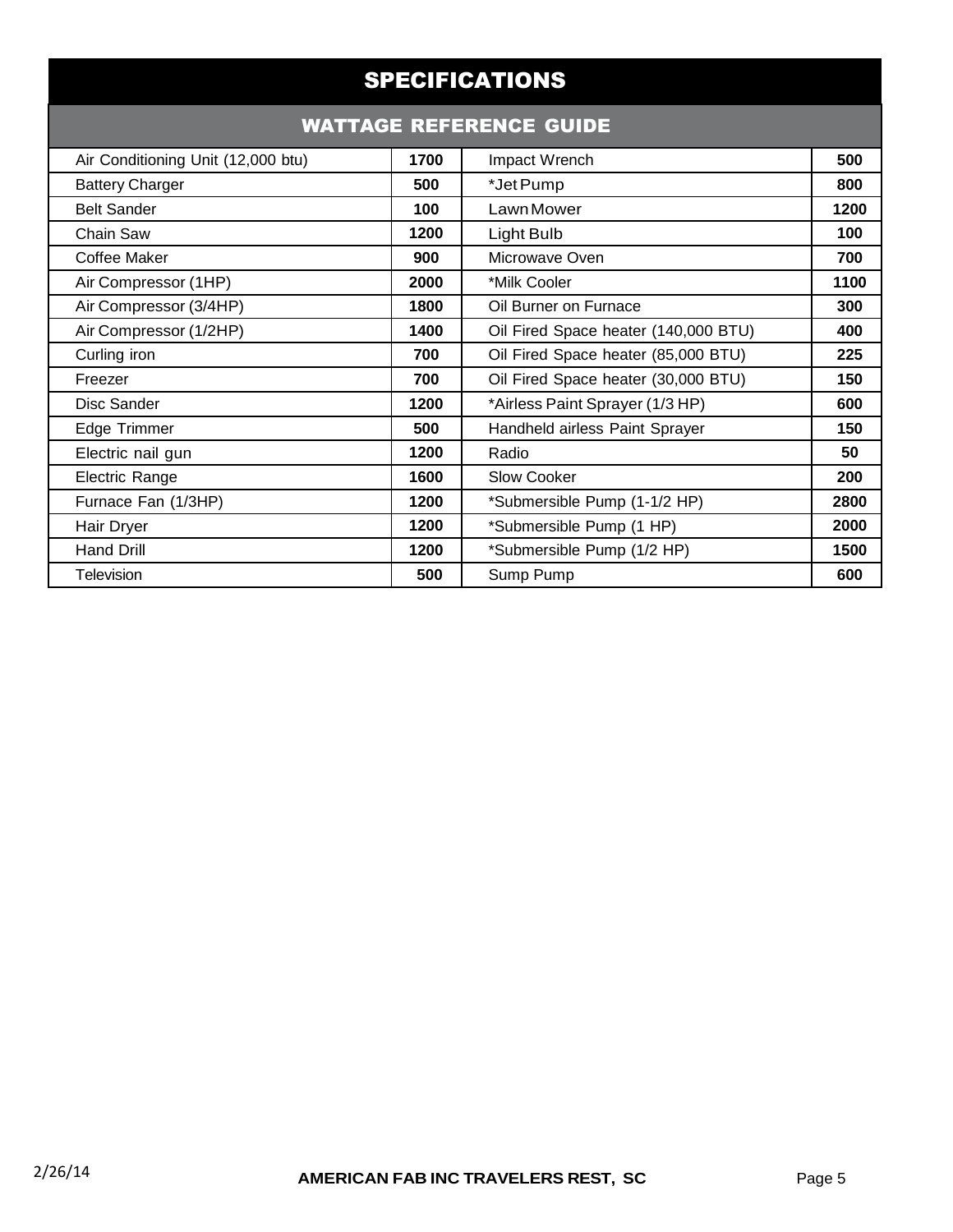## **OPERATION**

| <b>CHECK AND FILL OIL</b>                                                                                                                                                                                           | <b>CHECK AND FILL FUEL</b>                                                                                                                                                                                                                                                                          | <b>CHECK/REPLACE FILTER</b>                                                                                                                                                                                                                                                 |
|---------------------------------------------------------------------------------------------------------------------------------------------------------------------------------------------------------------------|-----------------------------------------------------------------------------------------------------------------------------------------------------------------------------------------------------------------------------------------------------------------------------------------------------|-----------------------------------------------------------------------------------------------------------------------------------------------------------------------------------------------------------------------------------------------------------------------------|
|                                                                                                                                                                                                                     |                                                                                                                                                                                                                                                                                                     |                                                                                                                                                                                                                                                                             |
| <b>CAUTION</b><br>DO NOT ATTEMPT TO START THE<br><b>ENGINE BEFORE CHECKING OIL</b>                                                                                                                                  | <b>WARNING</b><br><b>IDO NOT OVERFILL! LEAVE ROOM FOR</b><br><b>FUELEXPANSION.NEVER FILL</b><br><b>FUEL INDOORS. NEVER FILL FUEL</b>                                                                                                                                                                | <b>CAUTION</b><br>DO NOT CLEAN AIR FILTER WITH<br>ANY TYPE OF DETERGENT.                                                                                                                                                                                                    |
| 1. Place generator on a level surface.<br>2. Clean area around oil fill opening.<br>3. Remove the dipstick.                                                                                                         | WHEN ENGINE IS HOT OR RUNNING.<br><b>DONOTSMOKEORFILL</b>                                                                                                                                                                                                                                           | 1. Remove cover panel.<br>2. Loosen wing nut and remove air<br>filter cover                                                                                                                                                                                                 |
| 4. Wipe the dipstick clean.<br>5. Reinsert dipstick and check oil<br>level.<br>6. DO NOT OVERFILL<br>6. CLOSE OIL CAP.<br>7. Change oil as published<br><b>UPPER LIMI</b><br><b>STRANDING</b><br><b>LOWER LIMIT</b> | 1. Fill with gasoline fuel only<br>2. Clean area around fuel cap.<br>3. Remove fuel cap.<br>4. Add fuel to fuel tank.<br>5. DO NOT overfill. Do not fill above<br>the red plug inside the fuel tank<br>filter (this allows for fuel expansion)<br>6. Replace fuel cap.<br>Wipe up any spilled fuel. | 3. Never wash air cleaner with any<br>kind of detergent or cleaning sol-<br>vent.<br>4. Air filter should be changed if<br>engine performance decreases or<br>color of exhaust changes.<br>Never run engine without air filter.<br>5.<br>This will cause rapid engine wear. |

## **STARTING THE ENGINE**

#### MANUAL START

- BE SURE UNIT IS AT A LEVEL, WELL VENTILATED POSITION
- CHECK OIL AND GAS FOR PROPER LEVELS
- TURN FUEL VALVE TO THE ON POSITION (FIGURE #3)
- **TURN IGNITION SWITCH TO THE ON POSITION**
- PLACE CHOKE LEVER TO THE START POSITION
- **GRIP RECOIL STARTER AND PULL BRISKLY**
- ONCE STARTED RETURN CHOKE LEVER TO THE RUN POSITION.
- LET ENGINE STABILIZE BEFORE HOOKING UP ANY ELECTRICAL APPLIANCES

#### **ELECTRIC START**

- BE SURE UNIT IS AT A LEVEL, WELL VENTILATED POSITION
- CHECK FLUIDS FOR PROPER LEVELS.
- TURN FUEL VALVE TO THE ON POSITION (FIGURE #3)
- PLACE CHOKE LEVER TO THE START POSITION
- TURN THE IGNITION KEY TO THE "START" POSITION.
- ONCE ENGINE HAS STARTED, RETURN THE KEY TO THE "RUN" POSITION.
- RETURN CHOKE TO RUN POSITION.
- LET ENGINE STABILIZE AND WARM UP FOR AT LEAST 3 MINUTES BEFORE ATTACHING ANY APPLIANCES.
- MAKE SURE DEVICES TO BE CONNECTED ARE IN GOOD WORKING ORDER AND IN THE "OFF" POSITION BEFORE CONNECTING TO THE GENERATOR.

## **STOPPING THE ENGINE**

- TURN OFFALLELECTRICAL DEVICES CONNECTED TO THE GENERATOR.
- **WARNING:DONOTSTARTOR STOPGENERATOR WITH ELECTRICAL DEVICES PLUGGED IN.**
- ALLOW THE GENERATOR ENGINE TO RUN AT A 'NO LOAD' CONDITION FOR SEVERAL MINUTES TO STABILIZE INTERNAL ENGINE TEMPERATURE BEFORE STOPPING.
- TURNTHEKEYONTHE CONTROLPANEL TO THE "OFF" POSITION.
- TURN FUELVALVETO THE "OFF" POSITION.
- KEEP THE GENERATOR CLEAN AND DRY. USE A DAMP CLOTH TO CLEAN EXTERIOR SURFACES. REMOVE CAKED ON DIRTWITHASOFTBRUSH.
- NEVER SPRAY WITH WATER. WATER WILL CAUSE ELECTRICAL SHORTS IN THE ELECTRICAL SYSTEM

## DANGER

Fuel tank should never be filled indoors. Avoid spilling fuel on hot engine and allow engine to cool completely before fueling. Never fill fuel tank when engine is running or when hot. Do not light a cigarette or smoke when filling the fuel tank. Gasoline vapors are highly explosive.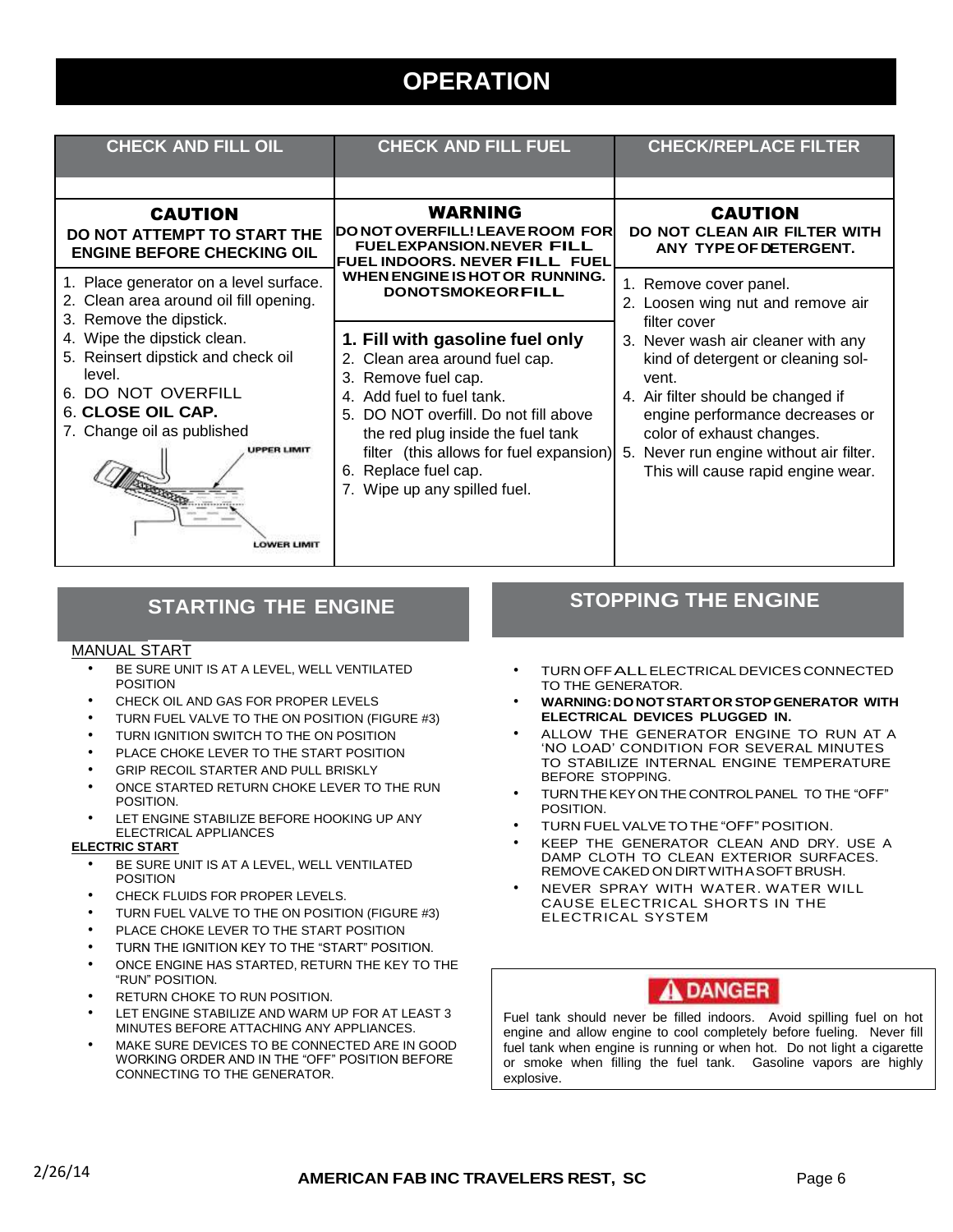

## **GASOLINE GENERATOR ENGINES REQUIRE 10W/30 TYPE API SJ or HIGHER**

## MAINTENANCE SCHEDULE

|                            | DAILY MONTHLY 3 MONTHS 6 MONTHS |  |
|----------------------------|---------------------------------|--|
| <b>Check Air Filter</b>    |                                 |  |
| <b>Check For Oil Leaks</b> |                                 |  |
| <b>Replace Air Filter</b>  |                                 |  |
| <b>Change Oil</b>          |                                 |  |

\*First oil change should be after 5 hours. After initial break-in period change oil every (30) hours.



Stored batteries give off explosive hydrogen gas while recharging. An explosive mixture will remain around the battery for a period of time after it has completed recharging. Any spark can ignite the hydrogen and cause an explosion. Such an explosion can shatter the battery and cause blindness or other serious injury.



Avoid smoking, open flames, sparks or any other source of heat around a battery. Wear protective goggles, rubber apron and rubber gloves when working around a battery. Battery electrolyte fluids is an extremely corrosive sulfuric acid solution than can cause severe burns. If a spill occurs, immediately flush with clear water.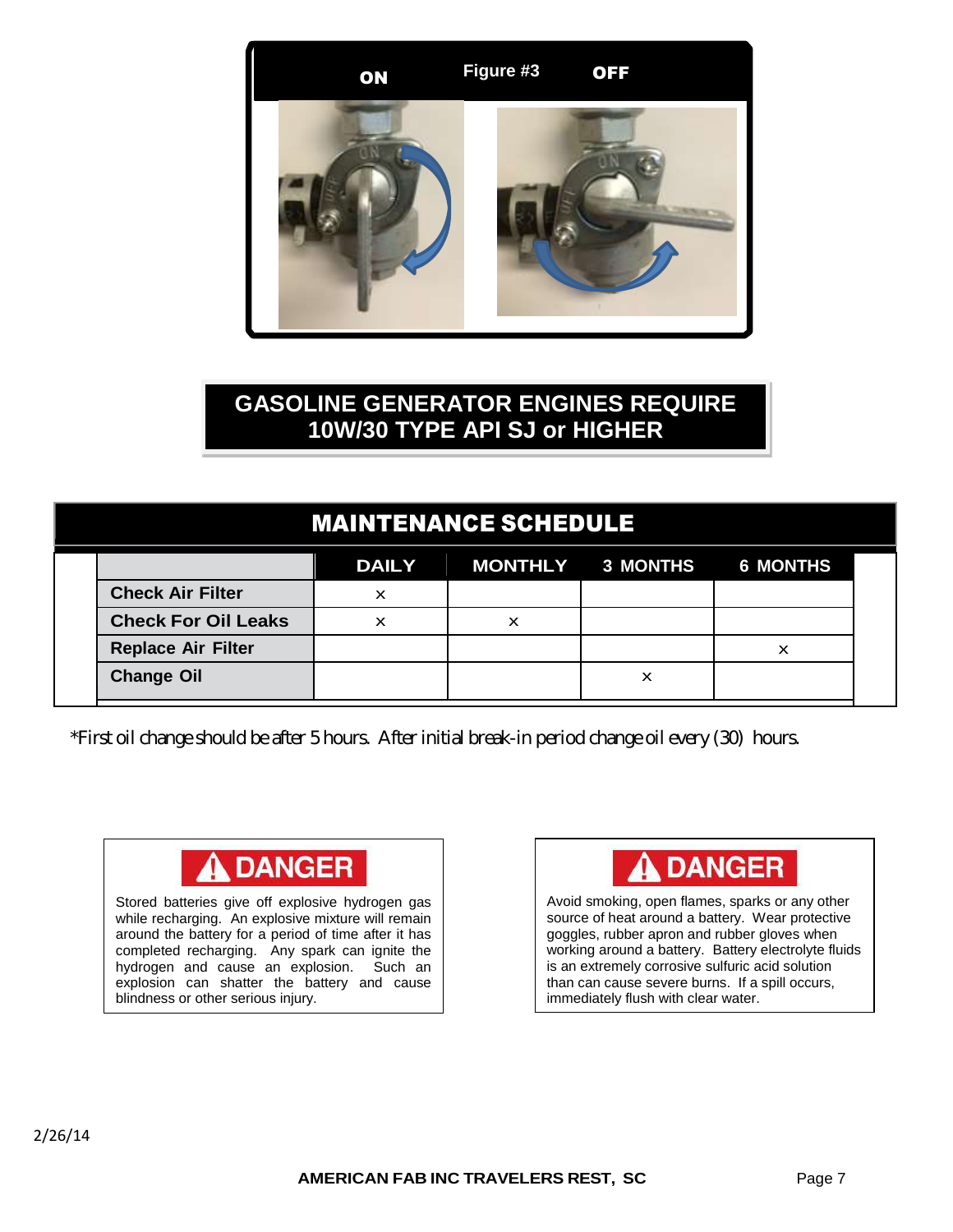| <b>TROUBLESHOOTING</b>                                            |                                                                                                                                                                                                                                                                                                                                          |                                                                                                                                                                                                                                                                                                                                                                                                                 |  |
|-------------------------------------------------------------------|------------------------------------------------------------------------------------------------------------------------------------------------------------------------------------------------------------------------------------------------------------------------------------------------------------------------------------------|-----------------------------------------------------------------------------------------------------------------------------------------------------------------------------------------------------------------------------------------------------------------------------------------------------------------------------------------------------------------------------------------------------------------|--|
| <b>Problem</b>                                                    | <b>Cause</b>                                                                                                                                                                                                                                                                                                                             | <b>Solution</b>                                                                                                                                                                                                                                                                                                                                                                                                 |  |
| Engine is running but no<br>power output is available.            | 1. Circuit breaker is open.<br>2. Poor connection or<br>defective cord set.<br>3. Connected device is bad.<br>4. Fault in generator.                                                                                                                                                                                                     | 1. Reset the circuit breaker.<br>2. Check & repair.<br>3. Connect another<br>device that is in good<br>condition.<br>4. Contact service center.                                                                                                                                                                                                                                                                 |  |
| Engine runs good until loads<br>are connected, then bogs<br>down. | 1. Short circuit in a<br>connected load.<br>2. Overloaded generator.<br>3. Engine speed is too slow.<br>4. Short in generator circuit.                                                                                                                                                                                                   | 1. Disconnect shorted load.<br>2. See 'Connecting<br>electrical loads' section<br>of manual.<br>3. Contact service center.<br>4. Contact service center.                                                                                                                                                                                                                                                        |  |
| Engine will not start or engine<br>starts but runs rough.         | 1. On/Off Switch is turned<br>'OFF'.<br>2. Battery is dead<br>Dirty air cleaner.<br>4. Out of fuel.<br>5. Stale fuel.<br>6. Not enough speed or force<br>is used for recoil start.<br>7. Water in fuel.<br>8. Speed control is not set<br>to "Run".<br>9. Low Oil Level.<br>10. Engine has lost<br>compression.<br>11. Fouled spark plug | 1. Turn On/Off Switch to 'On'.<br>2. Charge or replace battery.<br>3. Clean air filter<br>4. Fill fuel tank.<br>Drain fuel tank and refill.<br>5.<br>Read and follow directions.<br>6.<br>7. Drain and refill tank.<br>8. Move speed control to<br>"Run" position.<br>9. Add oil to proper level.<br>10. Contact service center<br>1-800-845-4141<br>11. Replace spark plug per<br>engine manual specification. |  |
| Engine shuts down during<br>Operation.                            | 1. Out of fuel.<br>2. Fault in engine.<br>3. Low oil level.                                                                                                                                                                                                                                                                              | 1. Fill fuel tank.<br>2. Contact service center.<br>3. Add oil to proper level.                                                                                                                                                                                                                                                                                                                                 |  |
| Engine lacks power                                                | 1. Load is too high.<br>Dirty air filter.<br>2.<br>3. Engine needs to be serviced.                                                                                                                                                                                                                                                       | 1. See 'Connecting<br>electrical loads' section<br>of manual.<br>2. Replace the air filter.<br>3. Contact service center.                                                                                                                                                                                                                                                                                       |  |



When working on the generator, always disconnect cable from the battery. Also disconnect spark plus wire from spark plug. Keep the wire away from the spark plug.

NEVER cover the generator while engine and exhaust areas are warm.

## **ACAUTION**

**AMERICAN FAB INC TRAVELERS REST, SC** Page 8 used oil. Thoroughly wash exposed areas with soap.Hot oil may cause burns. Allow engine to cool before draining oil. Avoid prolonged or repeated skin exposure with

2/26/14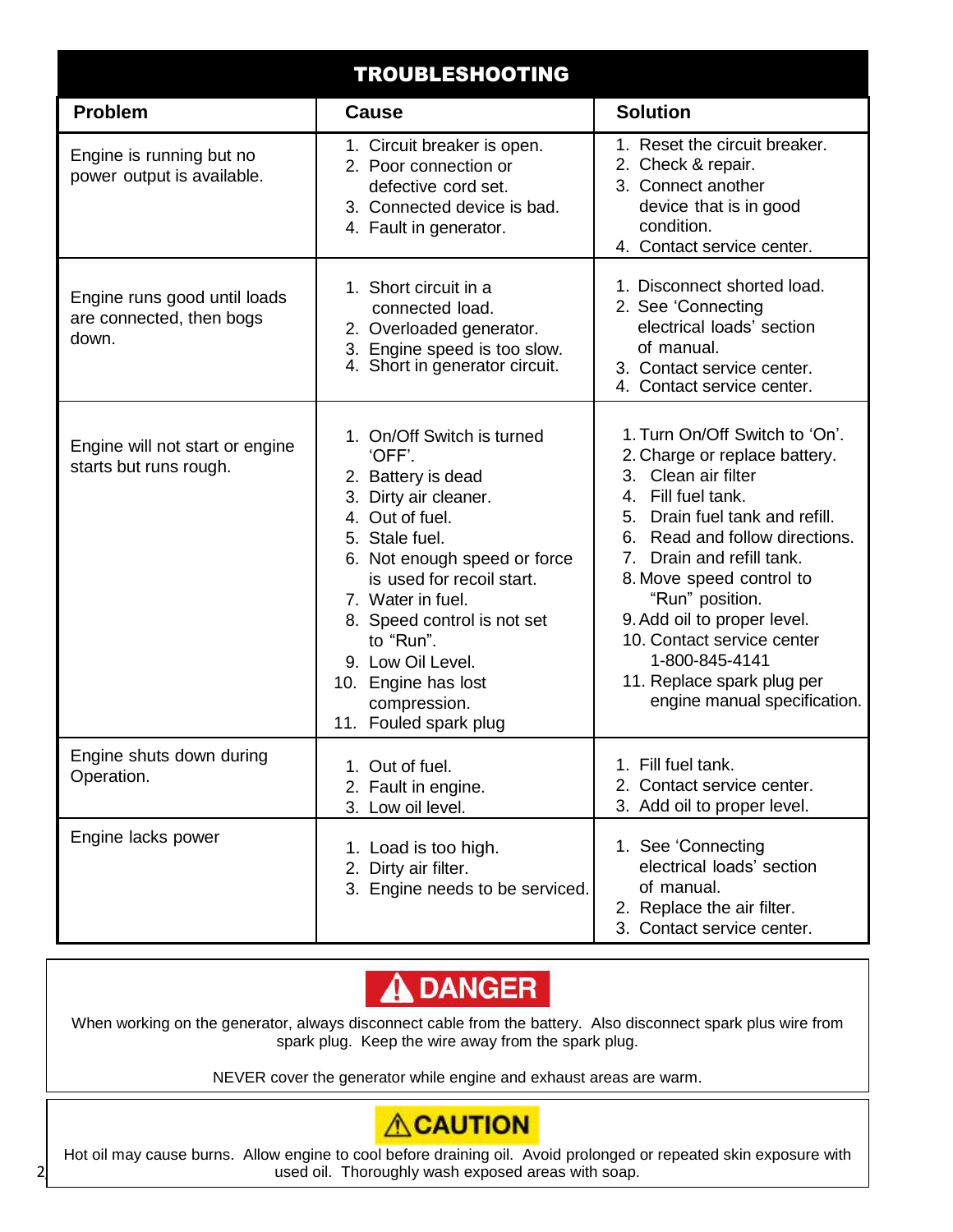## **CONTROL PANEL**



#### **Remote Starting** The ignition key has to be in the run position to operate the remote.



#### **Battery Drain**

When the unit is not operating always keep the ignition key in the "OFF" position to avoid battery drain and accidental starting!



**AMERICAN FAB INC TRAVELERS REST, SC** Page 10